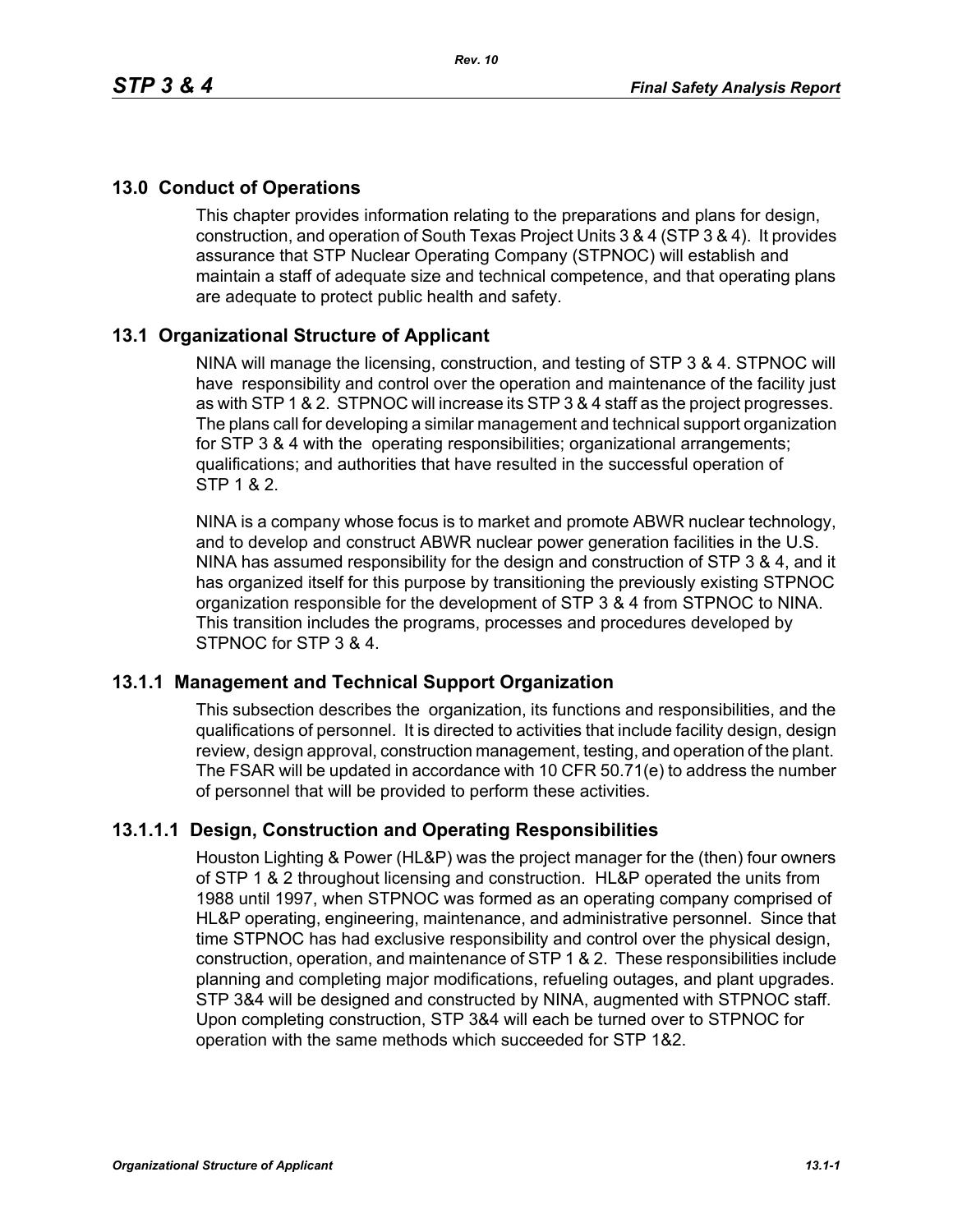# **13.1.1.1.1 Design and Construction Responsibilities**

Principal Site-Related Engineering Studies

1. Meteorology

A preoperational meteorological program for STP 1 & 2 was established at the site in July 1973 to provide those meteorological factors that bear upon plant design, operation, and safety. Data collected through September 1977 was used for design and licensing purposes. The monitoring system continued to collect data until 1982, at which time it was shut down for upgrading to meet then current requirements.

In 1994, a major upgrade was made to enhance the reliability and maintainability of the data collection systems by replacing the monitoring and communication systems. The existing primary tower was replaced, and the existing equipment shelters were refurbished for the new computer monitoring and communication systems. New instrumentation was installed at the 60-meter, 10-meter, and ground level positions on the primary tower and at the 10-meter level on the backup tower.

In 2005, additional upgrades were made on both the primary and backup towers, including new sonic probes, computers, digital recorders, LCD color monitors, uninterruptible power supplies, and wireless Ethernet equipment. The backup propane generators were also replaced in 2005.

In late 2006, new dew point instruments were installed on the primary meteorological tower 10-meter and 60-meter levels to develop the relationship between dew point and elevation. This relationship will provide an understanding of the heat exchange efficiency of the forced-draft cooling towers to be used as the ultimate heat sinks for STP 3 & 4.

Bechtel Power Corporation (Bechtel) assessed the STP 1 & 2 meteorological data collection system for use with STP 3 & 4 in the following areas:

- The ability for the existing STP 1 & 2 system to provide data needed to adequately characterize the overall site vicinity meteorology for STP 3 & 4
- The completeness of the data set for preparing the STP 3 & 4 combined license application (COLA)
- **The need for additional instrumentation on the existing meteorological tower and** the use of regional representative data to supplement the existing data set.

In summary, meteorological data has been collected at the STP site from July 1973 to the present, an interval of more than 33 years. STPNOC understands very well and has substantial records of the meteorological conditions at the site with the exception of dew point data. Additional details about the meteorological program are presented in Subsection 2.3.3.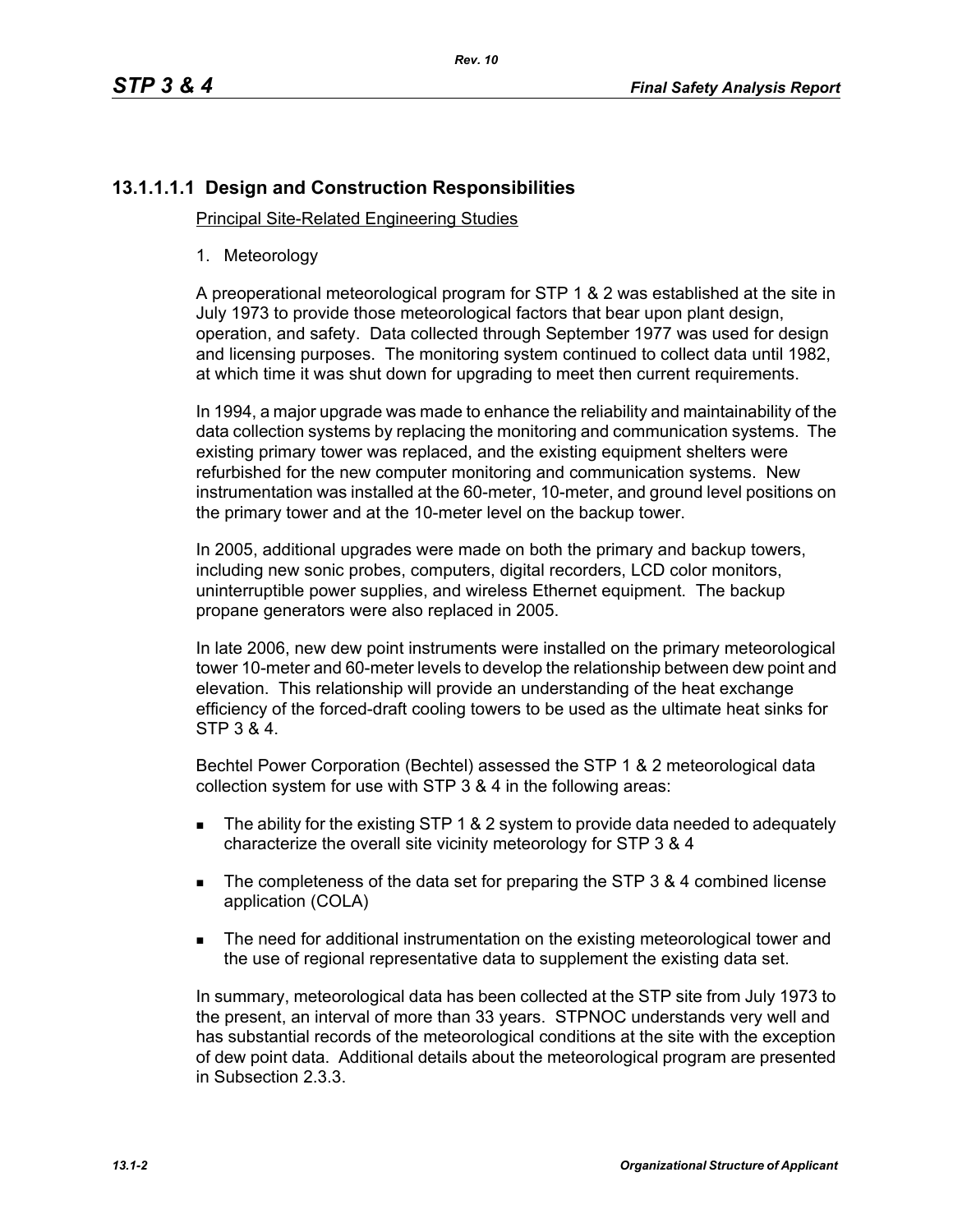# 2. Geology and Seismology

The geological and seismological investigations and evaluations for STP 1 & 2 were conducted by Woodward-Clyde Consultants (WCC). A major portion of the field boring and sampling program, and some specialized laboratory and field studies associated with this work were done by subcontractors under the supervision of WCC personnel. The geotechnical investigations and analysis for the main cooling reservoir (MCR) and MCR-related facilities were conducted by McClelland Engineers, Inc. McClelland also provided consultant services and laboratory testing for MCR-related earthwork during the construction of STP 1 & 2. Design and evaluation activities in the STP 1 & 2 plant and reservoir areas in connection with earthwork and foundation construction were conducted by Brown & Root.

The geological and seismological investigations and evaluations for STP 3 & 4 were conducted by or under the direction of Bechtel, including geotechnical engineering studies for site characterization and foundation designs. Field work was initiated with the development of a Site Subsurface Investigation Boring Plan. MACTEC Engineering and Consulting (MACTEC), under the direction of Bechtel, was responsible for performance of the field investigation, which included a borehole drilling and sampling program, cone penetrometer tests, geotechnical laboratory testing, groundwater observation well installations, and specialized field and laboratory tests. Specialized testing included laboratory torsional shear and resonant column testing, downhole geophysical logging, and soil absorption distribution coefficient determinations. Geotechnical analyses for material properties, dynamic slope stability, bearing capacity, static and dynamic loading, and liquefaction were performed by Bechtel.

Hydrogeologic studies performed by Bechtel included a hydraulic gradient study to evaluate potential construction dewatering interactions with the MCR. In addition, to support the COLA, a hydrogeologic analysis was performed to evaluate the potential impacts of an accidental release of liquid effluent to ground and surface waters.

Additional studies included basic geologic and tectonic evaluations, determination of vibratory ground motion, and surface faulting evaluations. Geologic and seismic study results were incorporated into the geotechnical subsurface material and foundation evaluations, slope stability study, and embankment and dam evaluations. William Lettis & Associates provided geological investigation support to Bechtel, including data collection, review and analysis, and field reconnaissance to evaluate seismogenic and tectonic sources for determination of their potential to generate earthquakes resulting in surface fault rupture. A probabilistic seismic hazard analysis was performed by Risk Engineering, Inc. under the direction of Bechtel. This information, along with the geotechnical and geological evaluation results, was used to evaluate the site seismological conditions.

Overall direction of geological, hydrogeological, seismological, and geotechnical engineering studies was provided by Bechtel. Detailed information concerning the geological, seismological, and geotechnical engineering studies is provided in Subsection 2B.2.5. The hydrogeology studies are described in Subsection 2B.2.4.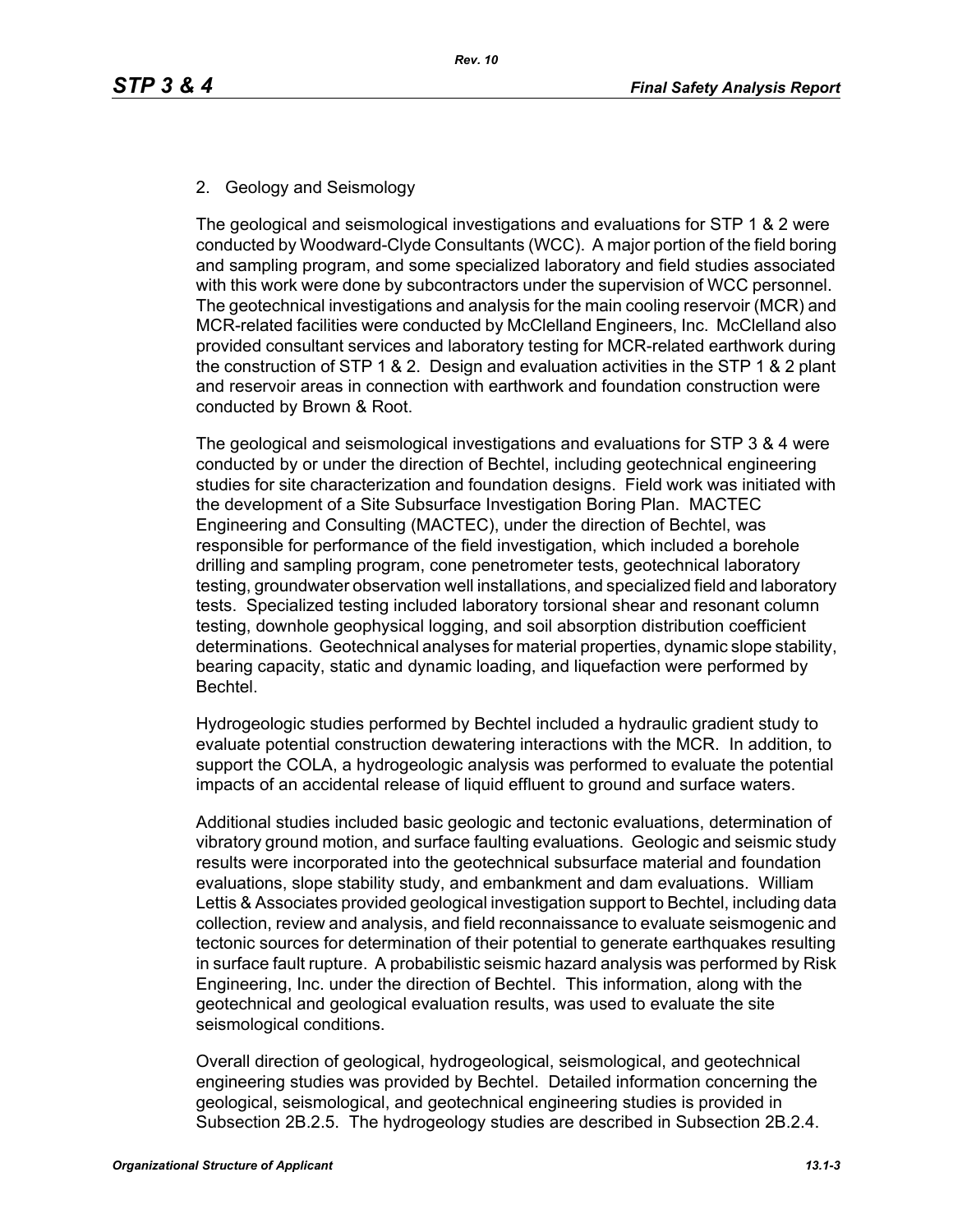### 3. Hydrology

Brown & Root initially developed the probable maximum flood from offsite areas for the site based upon hydrologic investigations of the Colorado River Basin previously made by the Fort Worth, Texas, District Office of the U.S. Army Corps of Engineers (USACE). Physical data, previous reports, and unpublished engineering studies, together with technical guidance, were made available by both the Fort Worth and Galveston District USACE offices. The resulting detailed information concerning hydrology is given in the STP 1 & 2 UFSAR Section 2.4.

Hydrologic investigations performed by Bechtel included a cooling pond study to evaluate performance of the MCR and to estimate the plant cooling water use with the addition of STP 3 & 4. In addition, the probable maximum flooding from offsite sources, potential dam failure of the MCR, and local intense precipitation were developed and their impact evaluated for safety considerations. Other hydrologic studies, including low water considerations, ice effects, and channel diversions, were conducted to support the COLA. Detailed information on the hydrologic investigations is provided in FSAR Section 2B.2.4.

4. Demography

Brown & Root performed the initial demographic studies relative to the population distribution near the plant for STP 1 & 2. HL&P updated those studies and revised the information in UFSAR Section 2.1.3.

Bechtel/Tetra Tech NUS performed the updated demographic studies relative to population near the site to support STP 3 & 4. Refer to Subsection 2B.2.1.3 for details.

5. Environmental Effects

Environmental monitoring programs have been in effect at STP for more than 20 years and there is an ample baseline from which to determine possible impacts on the environment due to construction activities on STP 3 & 4 and to evaluate future environmental monitoring. These programs are described in COLA Part 3, Environmental Report.

An Environmental Protection Control Plan provides for periodic review of all construction activities on STP 3 & 4 to ensure those activities conform to the environmental conditions set forth in the COL. If harmful effects or evidence of irreversible damage are detected by the monitoring program, STPNOC will provide the NRC with an analysis of the problem and a plan of action to mitigate detrimental effects or damage.

#### Design of Plant and Ancillary Systems

The review and approval of ABWR Common Engineering design documents is controlled by procedures. Evidence of design verification is entered into the design records of the responsible design organization.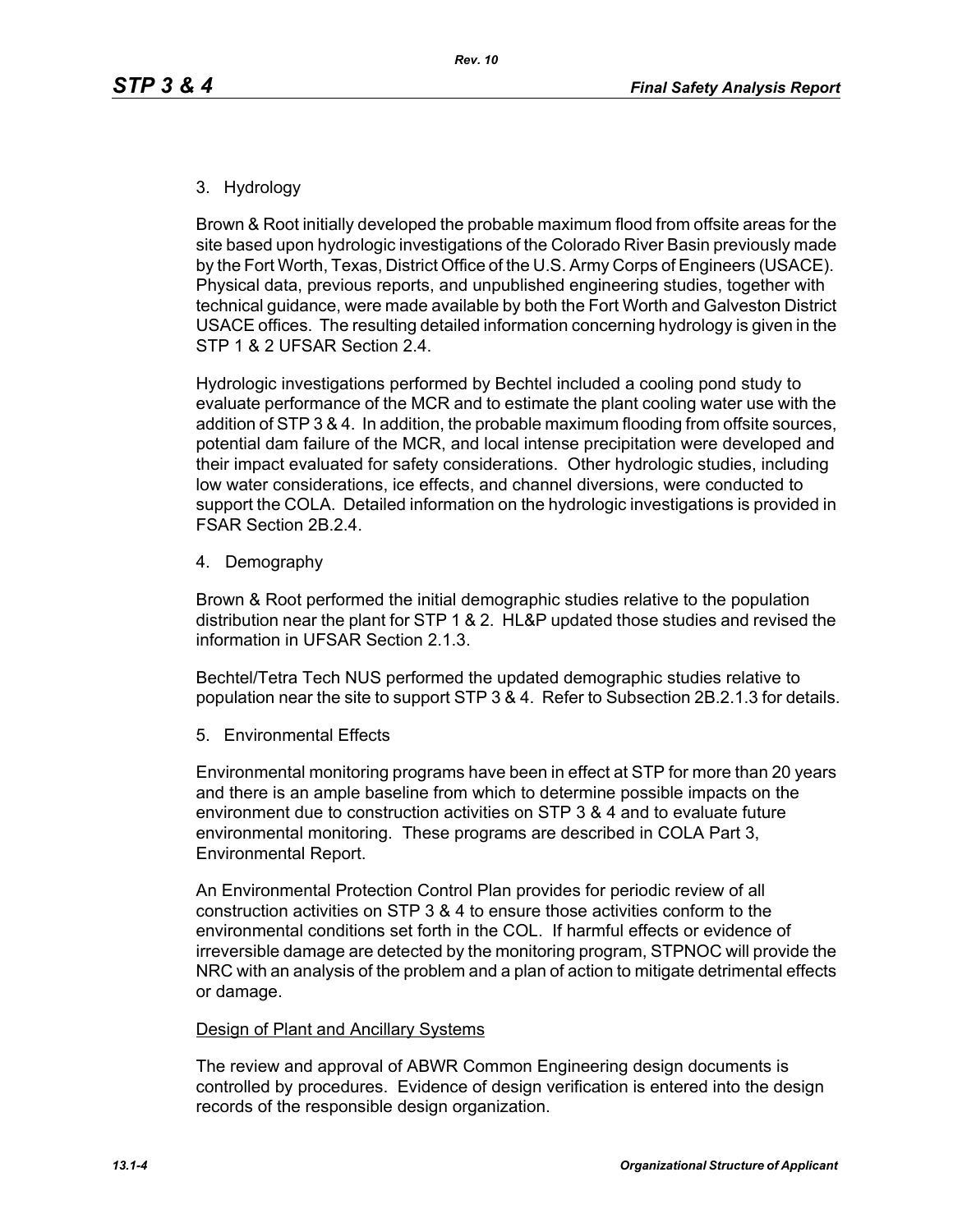STPNOC assigned Toshiba the responsibility to complete the plant-specific engineering design for STP 3 & 4 necessary for development of the COLA with STPNOC acting in a review and approval role. STPNOC contracted Toshiba to design the Ultimate Heat Sink and other systems described in Chapter 9 of the FSAR. Departures from the ABWR Design Control Document (DCD) are described in COLA Part 7. The fire protection section of the DCD was developed by GE.

NINA has continued these contracts for the completion of the design by Toshiba with the support of various subcontractors.

### Review and Approval of Plant Design Features

Design control and review is performed in accordance with the Quality Assurance Program for STP 3 & 4 as described in the Quality Assurance Program Description (QAPD) for the design and construction phase and in FSAR Chapter 17. A complete discussion of human factors engineering is provided in FSAR Chapter 18.

### Site Layout with Respect to Environmental Effects and Security Provisions

The specific location of STP 3 & 4 was influenced by several factors. It was desirable to locate the units far enough from the MCR to avoid additional dewatering difficulty caused by the head on the MCR tending to drive groundwater toward the new unit excavations. The best location for the STP 3 & 4 switchyard was to the north of the new units where transmission line interferences would be minimized.

Part of the considerations for the layout of the new units included evaluating the proximity of STP 1 & 2 and constructing the new units with minimal impact on the security of the operating units. The layout also maximized the available acreage to assure the new contiguous Protected Area would be as far as possible from public roadways consistent with other siting requirements (e.g., soil conditions and hydrology).

#### Development of Safety Analysis Report

Overall responsibility for preparing the FSAR as Part 2 of the COLA rests with the STP 3 & 4 Regulatory Affairs Department. Preparation of individual sections was assigned to the cognizant technical groups within STPNOC, Toshiba, or Bechtel as appropriate.

#### Review and Approval of Material and Component Specifications

All safety-related project specifications are reviewed in accordance with the QAPD for STP 3 & 4.

# **13.1.1.1.2 Pre-Operational Responsibilities**

Proposed Plans for Development and Implementation of Staff Recruiting and Training

STPNOC has partnered with local community leadership, independent school district leaders, educators, colleges, business owners, and other industry in the development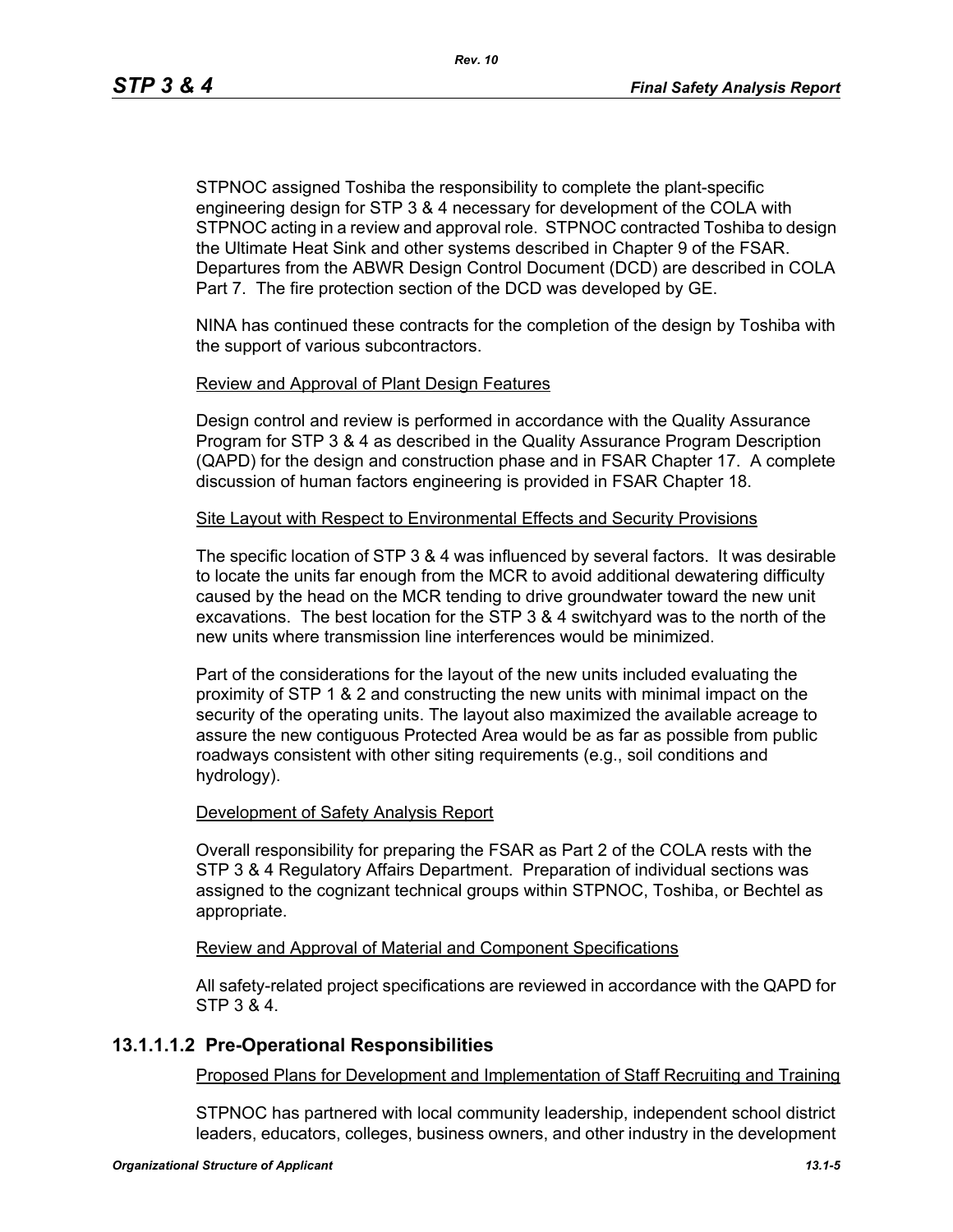of a community-based and regional-based education alliance. The long-term vision is to develop a workforce pipeline that would support attrition challenges and operational expansion strategies. The education alliance has progressed to three main community and regional committees and supporting subcommittees that address education resources, marketing and outreach strategies, grow-your-own-initiatives, and funding resources. One component of community-based workforce is providing the region's middle schools and high schools with relevant science, technology, engineering, and math skills (curriculum) required for a successful career in nuclear energy industry. Local and regional colleges are in the process of developing two- and four-year power and process technology degrees that compliment junior and high school curricula, and are directly transferable to meet the industry's present and emerging needs.

The plant staff training program is provided in Section 13.2. These plans will be substantially accomplished before preoperational testing begins.

# **13.1.1.1.3 Technical Support for Operations**

Technical services and backup support for the operating organization will be available before the pre-operational and startup testing program begins and will continue throughout the life of the plant.

Engineering – As described in Subsection 13.1.1.2, the Engineering staff will provide technical support in the areas of nuclear, mechanical, structural, electrical, thermalhydraulic, metallurgy and materials, and instrumentation and controls to support testing and operation of STP 3 & 4. Additional engineering contractors are available locally (e.g., Areva and Hurst Technologies) if outside contractual assistance is required.

Tokyo Electric Power (TEPCO) – TEPCO is an experienced operator of ABWRs in Japan. They have ABWR units in operation at Kashiwazaki, including the first ABWR that went into operation in 1997. STPNOC has contracted with TEPCO to provide expertise in the operation of ABWRs.

Plant Chemistry and Health Physics – Chemistry and health physics services will be shared between the four units once STP 3 & 4 are in commercial operation.

Fueling and Refueling Operations Support - The STP 1 & 2 Work Management Department has developed an "Outage Implementation and Planning Guideline" that has been used very successfully in refueling outages. The Guideline specifically and thoroughly addresses shutdown safety; outage management, preparation, scheduling, and implementation; and post-outage activities. The outage organization during an outage includes the outage director, project managers for each major maintenance area (e.g., refueling, turbine, containment), shift managers, chemistry manager, engineering duty manager, health physics manager, division manager for plant operations, and maintenance manager with a division manager for each discipline (mechanical, electrical, instrumentation & controls, air-operated/motor-operated valves). The plans for STP 3 & 4 refueling outages include the same level of personnel dedication and support as provided during STP 1 & 2 refueling outages.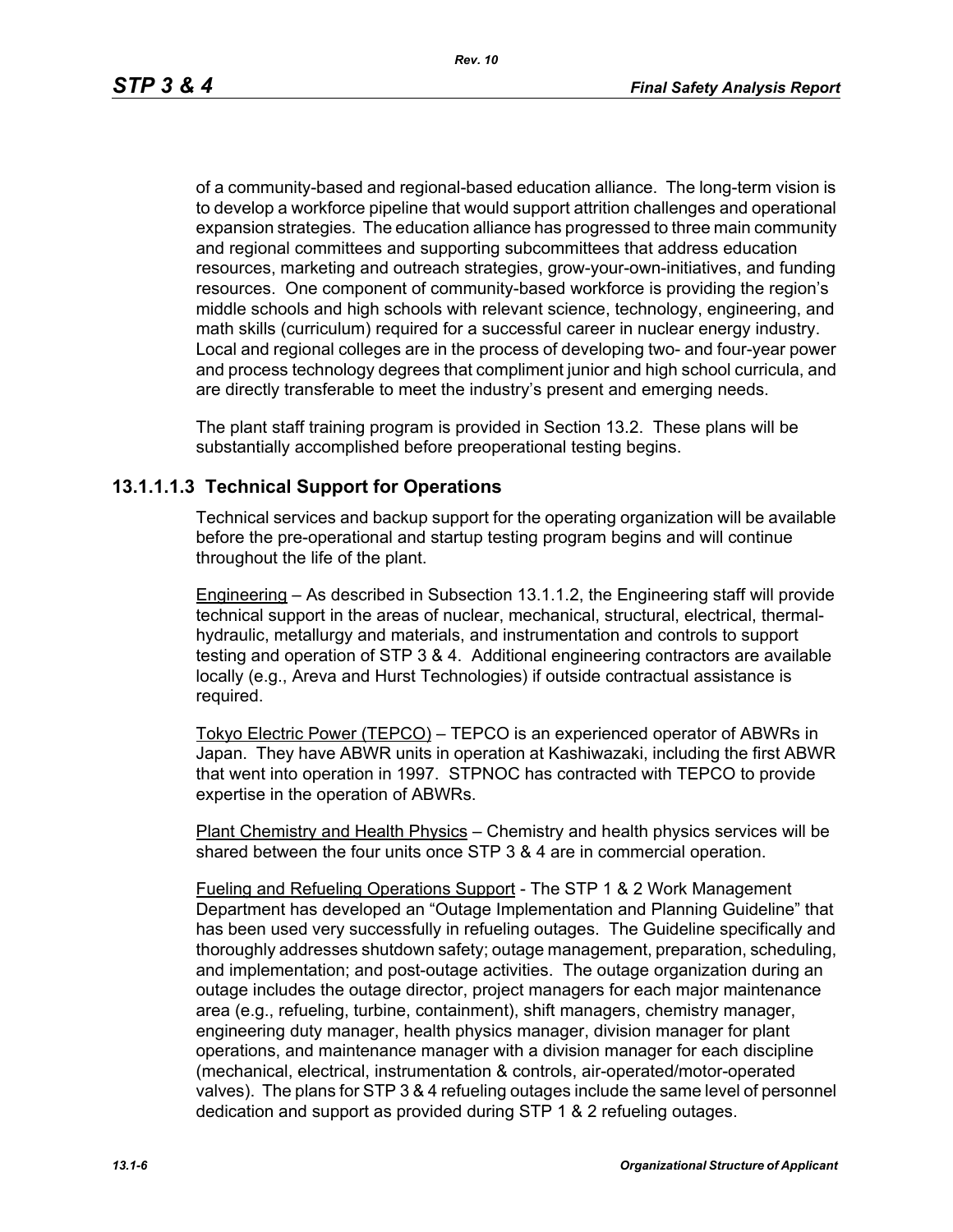Maintenance Support - The STP 1 & 2 Maintenance Department is part of the Generation Department and the Maintenance Manager reports directly to the Plant General Manager. The plans for STP 3 & 4 include the same organizational structure and same level of maintenance technical services and backup support for the operating organization as provided for STP 1 & 2.

Operations Support – The Operations Support Department (Ops Support) is the primary point of contact for the business planning effort in the Generation Department, coordinating and facilitating meetings to support the business plan and budgeting process on an on-going basis. In addition, Ops Support provides continuous oversight for each department, providing feedback to the department managers when changes or updates are required. Ops Support performs root cause analysis and apparent cause investigations for Generation organizations and other station organizations upon request. They also maintain the Corrective Action Program Database for Maintenance, Operations, Work Control, and other departments as required. Finally, procedure development is one of an integrated set of processes for the operation, maintenance, and support of the plant. Ops Support evaluates the need for new procedures or revision of existing procedures and implements activities required to write, conduct review and approval, and validate new and revised procedures.

Quality Assurance – The Quality Assurance Program Description is provided as a separate document.

Training – As described thoroughly in Section 13.2, the training programs to be utilized for STP 3 & 4 are very similar to those used for STP 1 & 2 with the technical exceptions appropriate to the different technologies.

Safety Review – The Plant Operations Review Committee (PORC) advises the Plant General Manager on all matters related to nuclear safety at STP 1 & 2. The PORC is composed of six members, who are appointed by the Plant General Manager from senior experienced onsite individuals, at the manager level or equivalent, representing each of the following disciplines: engineering, operations (SRO), chemistry, health physics, quality, and maintenance. A separate PORC will be established for STP 3 & 4. The PORC is responsible for reviewing the following and recommending approval or disapproval to the Plant General Manager:

- All safety-related station administrative procedures and changes thereto
- Safety evaluations for (1) procedures, (2) changes to procedures, structures, components, or systems, and (3) tests or experiments completed under the provisions of 10CFR50.59 to verify that such actions did not require prior NRC approval
- **Proposed (1) procedures, (2) changes to procedures, structures, components, or** systems, and (3) tests or experiments completed under the provisions of 10CFR50.59 which may require prior NRC approval
- All required programs by Technical Specification and the Technical Requirements Manual and changes thereto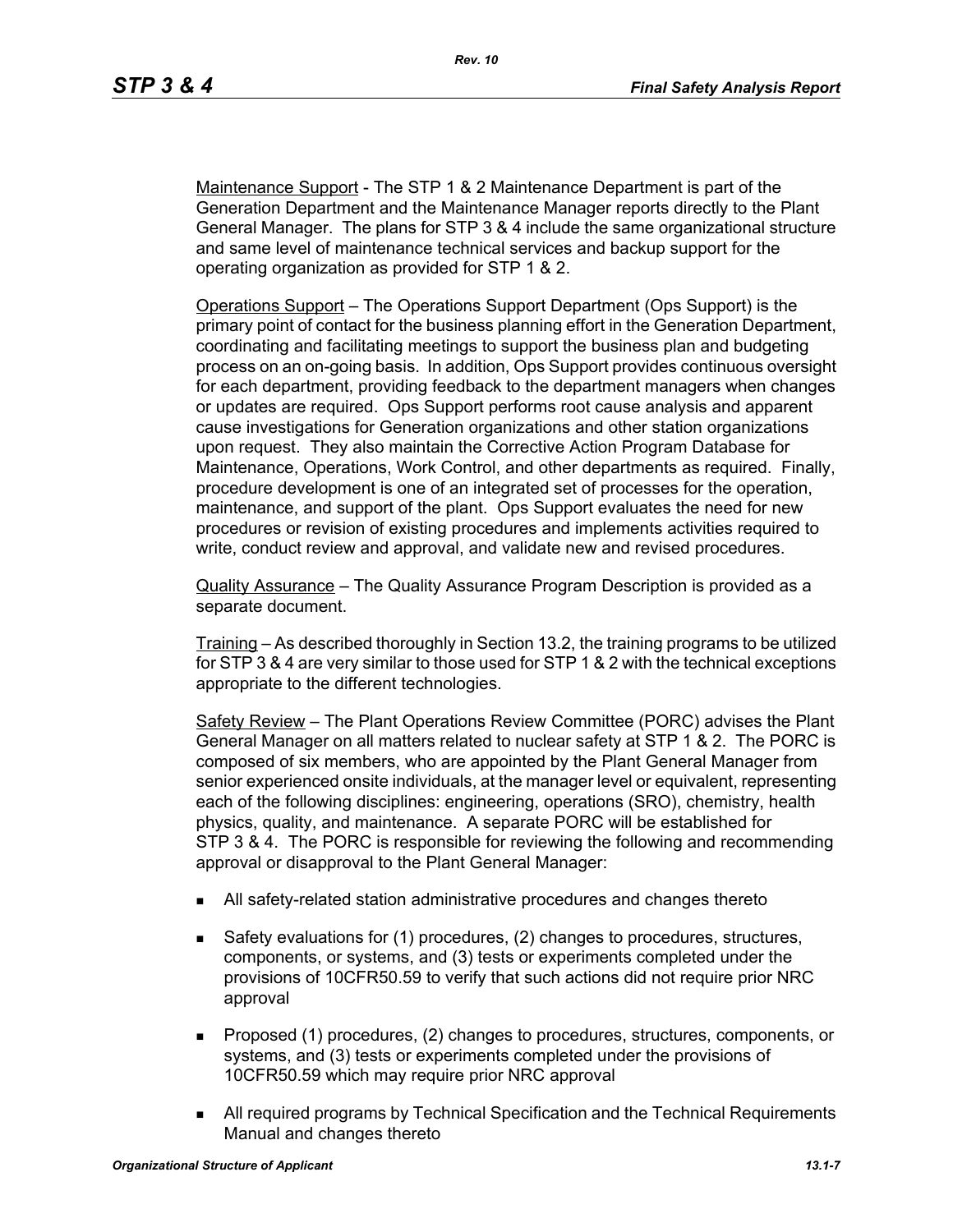- **All proposed changes to the Technical Specifications or the Operating License**
- All reportable events
- Reports of significant operating abnormalities or deviations from normal and expected performance of plant equipment or systems that affect nuclear safety
- **Reports of unanticipated deficiencies in the design or operation of structures,** systems, or components that affect nuclear safety
- Security Plan and implementing procedures and changes thereto
- Emergency Plan and implementing procedures and changes thereto
- **Process Control Program and implementing procedures and changes thereto**
- **Dealth Exercise Septemannes** Calculation Manual and implementing procedures and changes thereto
- **Special reviews, investigations, or analyses and reports thereon as requested by** the Plant General Manager or the Senior Management Team (SMT)
- Reports of any accidental, unplanned, or uncontrolled radioactive release including the preparation of reports covering evaluation, recommendations, and disposition of the corrective action to prevent recurrence and the forwarding of these reports to the Plant General Manager and to the SMT
- Reports of violations of codes, regulations, orders, Technical Specifications, or Operating License requirements having nuclear safety significance or reports of abnormal degradation of systems designed to contain radioactive material
- **Fire Protection Program, quality-related implementing procedures and changes** thereto.

Fire Protection - STP 1 & 2 currently has a successful Fire Control Program, which will be modified to include STP 3 & 4. A trained plant fire brigade will be equipped and available at all times. Each shift fire brigade will consist of five members of the shift crew with specific personnel designated to serve as the fire brigade leader, two members with safe shutdown systems training, and two other qualified members. The Shift Supervisor/Manager cannot be the fire brigade leader.

An annual physical examination will determine whether there are medical reasons for disqualifying candidates for fire brigade membership or for removing existing members from the brigade.

Fire brigade meetings to review changes in the fire protection program and other subjects as necessary will be conducted quarterly for each shift and requalification training will be conducted such that initial fire brigade training topics are covered at least once every two years.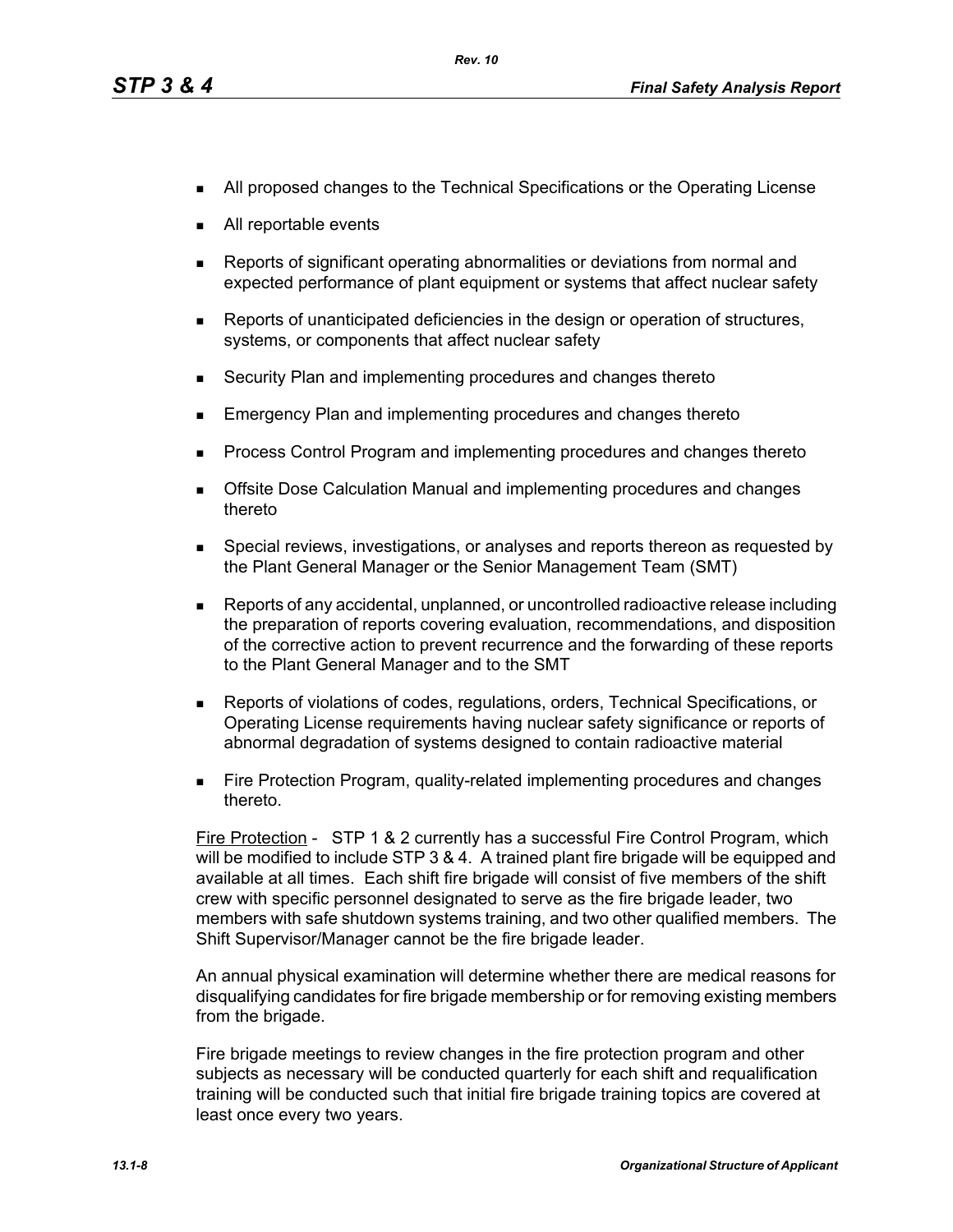*Rev. 10*

Fire drills will be conducted periodically to established training objectives and critiqued to determine how well the training objectives are met. If a person assigned to fire brigade duties does not attend at least two drills every twelve months, that person will be removed from fire brigade duties, except training and drills, until that person has attended a drill(s) to make up for the deficiency.

Refer to Subsection 13.1.2.2. for a description of the functions and responsibilities of the Fire Protection Coordinator.

Emergency Coordination - The Emergency Plan submitted as Part 5 of the COLA fully describes the technical services and backup support for the operating organization that will be available before preoperational and startup testing begins and will continue throughout the life of the plant in the area of emergency coordination.

# **13.1.1.2 Organizational Arrangement**

Figure 13.1-1 is the organization chart reflecting the NINA organization for design and construction of STP 3 & 4. The STP 3 & 4 team is focused on the design, construction, and testing of STP 3 & 4. Ultimate responsibility for design, procurement, construction, testing,and quality assurance, of STP 3 & 4 rests with the NINA President and CEO.

Figure 13.1-2 is the organization chart reflecting the STPNOC corporate structure for Operations, which provides line responsibility for operation of the company. The organization for STP 3 & 4 has been separated from STP 1 & 2 to ensure the STP 1 & 2 team is focused on the safe and reliable operation of STP 1 & 2. The STP 3 & 4 team is focused on preparations for the operational phase and operation of STP 3 & 4. Ultimate responsibility for operation of STP 3 & 4 rests with the STPNOC President and CEO.

There are no fossil power units at STP; when STP 3 & 4 are complete, there will be four nuclear power units on the site. Therefore, there is no separation of the "nuclearoriented" part of the organization because the entire STPNOC organization is and will continue to be "nuclear-oriented."

The current STP 3 & 4 project organization is provided in Figures 13.1-1 and 13.1-2. Modifications and additions to the organizations to reflect added functional responsibilities due to adding two nuclear plants to the South Texas Project Electric Generation Station site power generation capacity will consist of expanding the STP 3 & 4 organization as necessary to support the two additional units and transitioning that organization to STPNOC as appropriate. The number of persons to be assigned to each unit with responsibility for the project is preliminarily estimated to be 405.

The Vice President, Engineering & Constructionand Project Director reports to the NINA Chief Operating Officer, and is responsible for activities involved with the engineering, design, and construction of STP 3 & 4. The organization chart for Engineering & Construction is provided in Figure 13.1-1.

The Senior Vice President, Oversight & Regulatory Affairs reports to the NINA President and Chief Executive Officer, and is responsible for quality assurance,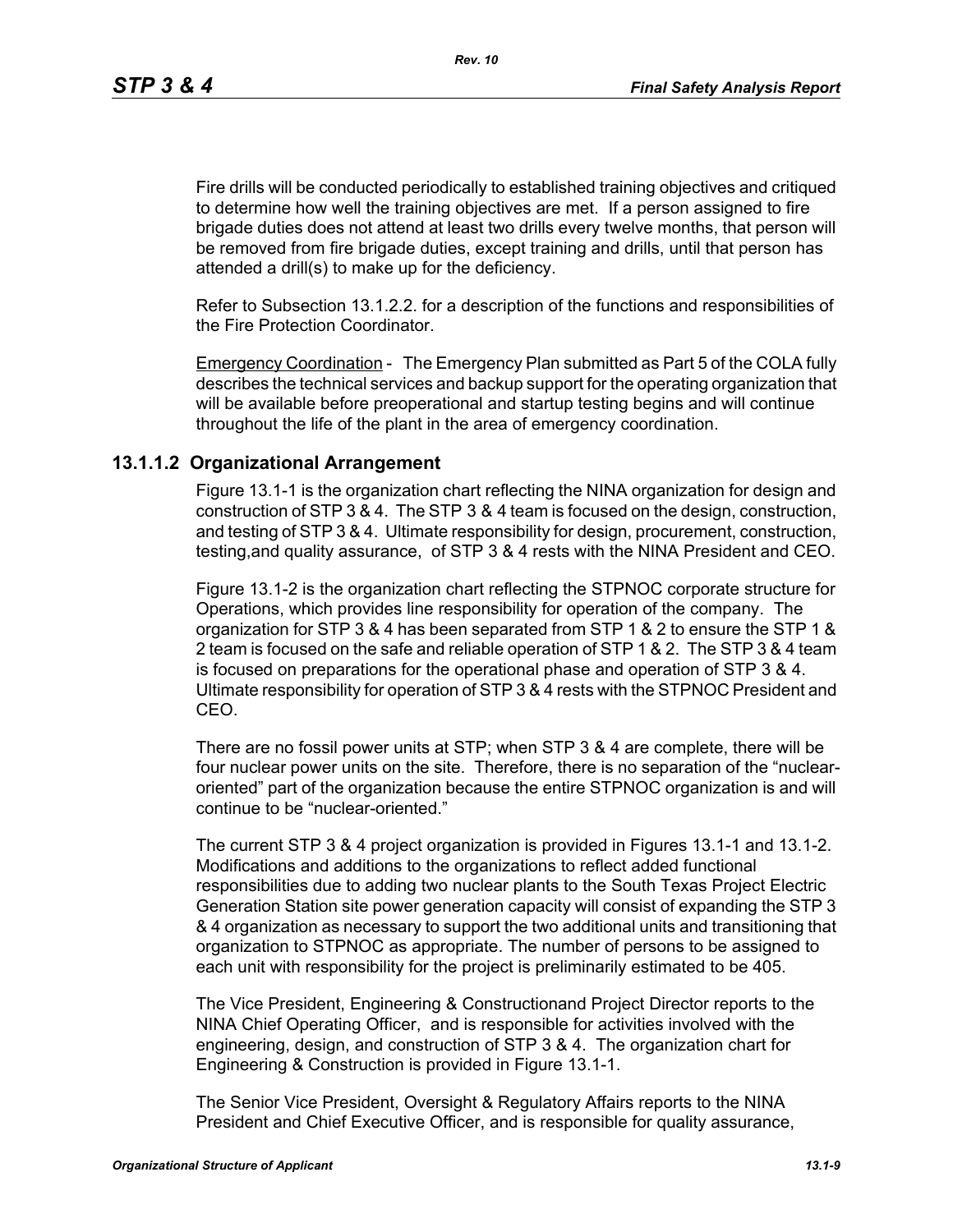construction oversight, licensing, probabilistic risk assessment, and regulatory compliance. Refer to Figure 13.1-1

The Plant General Manager reports to the STPNOC Senior Vice President during the constructions phase, and is responsible for activities related to the preparation for operation and operational program development of STP 3 & 4.During the construction phase the Plant General Manager will be matrixed to the Vice President, Engineering & Construction and Project Director. Functional responsibilities for STP 3 & 4 plant management will not be added to the existing STP 1 & 2 organization. However, it is anticipated that certain functions and responsibilities will be shared between the four units, such as operations support, chemistry, health physics, environmental support, and security.Refer to Figure 13.1-2 for the operational phase organization of STPNOC.

#### Engineering and Design of STP 3 & 4

STPNOC selected the ABWR design certified by 10 CFR 52, Appendix A and STPNOC (now NINA) contracted Toshiba to complete the plant-specific engineering design with STPNOC acting in a review and approval role. Toshiba has extensive experience with engineering and design for the ABWR having participated in the design and construction of three operating ABWRs. Toshiba's experience with engineering on boiling water reactors is well documented world-wide.

STPNOC contracted Toshiba to design the Ultimate Heat Sink and other systems described in Chapter 9 of the FSAR.

NINA continued the contract for Engineering, Procurement, and Construction (EPC) of the facilities with Toshiba America Nuclear Energy (Toshiba). The design and construction of STP 3 & 4 will be completed by Toshiba acting in conjunction with subcontractors including Westinghouse and Sargent & Lundy. Toshiba will have overall responsibility for design and configuration control. Sargent & Lundy will provide architect/engineer services. Westinghouse will provide engineering services, including design of instrumentation and controls.

#### Technical Support for Operations

Refer to the descriptions provided in Subsection 13.1.1.1.3.

# **13.1.1.3 Qualifications**

The qualification requirements for personnel (education, experience) providing technical support for STP 3 & 4 operations will be the same as those approved for STP 1 & 2. It is anticipated that certain functions and responsibilities might be shared between the four units, such as operations support, chemistry, health physics, environmental support, and security, albeit most of the functions will be separated initially. The FSAR will be updated in accordance with 10 CFR 50.71(e) to address the number of personnel that will provide technical support for operations.

Qualification and training of STPNOC personnel conform to the regulatory position of RG 1.8. The QAPD addresses the qualification, training, and certification of personnel.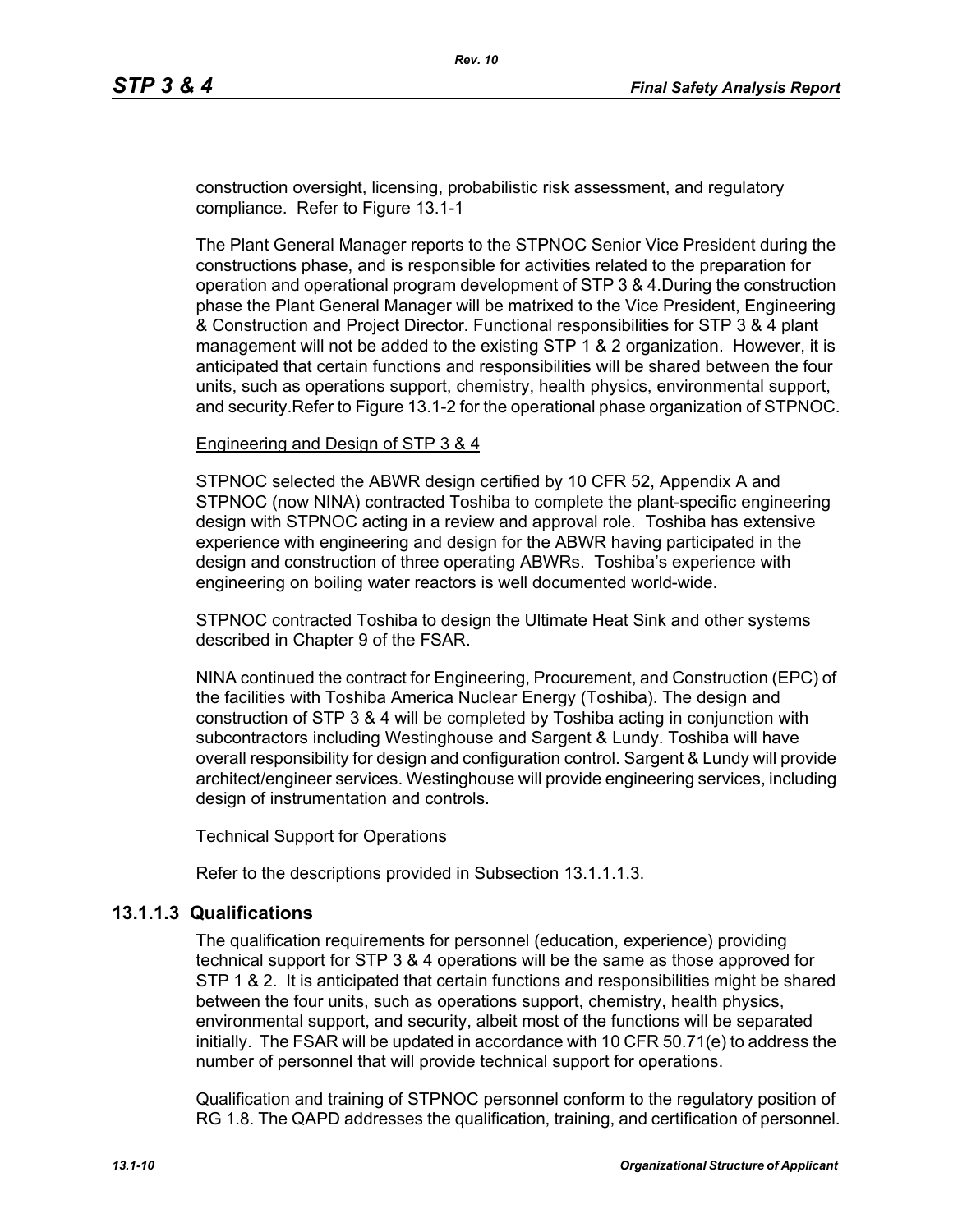These are the generally accepted basic qualification requirements for the classes of positions identified in Subsection 13.1.1.2:

**Executive** 

| Education:  | Bachelor's degree                                     |
|-------------|-------------------------------------------------------|
| Experience: | 15 years, including 10 years of management experience |

Manager

| Education:  | Bachelor's degree or 5 years experience                  |
|-------------|----------------------------------------------------------|
| Experience: | 10 years experience, including 3 years of supervisory or |
|             | management experience                                    |

#### **Supervisor**

| Education:  | Bachelor's degree or 5 years experience |
|-------------|-----------------------------------------|
| Experience: | 8 years                                 |

Within STPNOC, the person whose job position most closely corresponds to that identified as "engineer-in-charge" is the President & Chief Executive Officer.

# **13.1.2 Operating Organization**

The operating organization for STP 3 & 4 will meet the guidelines of RG 1.33 and RG 1.8. Additionally, onsite review and rules of practice will meet the guidelines of NEI-06-14 as addressed in Section 17.5. The STP 3 & 4 fire protection program will mirror the existing program for STP 1 & 2 and thus will meet applicable requirements. The operating organization will be consistent with one of the options in the Commission's Policy Statement on Engineering Expertise on Shift and will meet TMI Action Plan items I.A.1.1 and I.A.1.3 of NUREG-0737 for shift technical advisor and shift staffing.

The Composite Site Security Plan provided in Part 8 of the COLA meets the applicable requirements for a physical protection plan.

All operating organization positions will be filled with personnel meeting the appropriate qualifications no later than six months prior to fuel load in each unit.

#### **13.1.2.1 Plant Organization**

#### **13.1.2.2 Plant Personnel Responsibilities and Authorities**

The functions and responsibilities of various positions at STPEGS, including a specific succession to responsibility for overall operation of the plant in the event of absences, incapacitation of personnel, or other emergencies, are described in this section.

The chain of command is the line of authority responsible for the overall safe operation of the station, and the protection and safety of the public and plant personnel. The operations chain of command authority begins with President & Chief Executive Officer, Site Vice President, then continues through successive lower levels of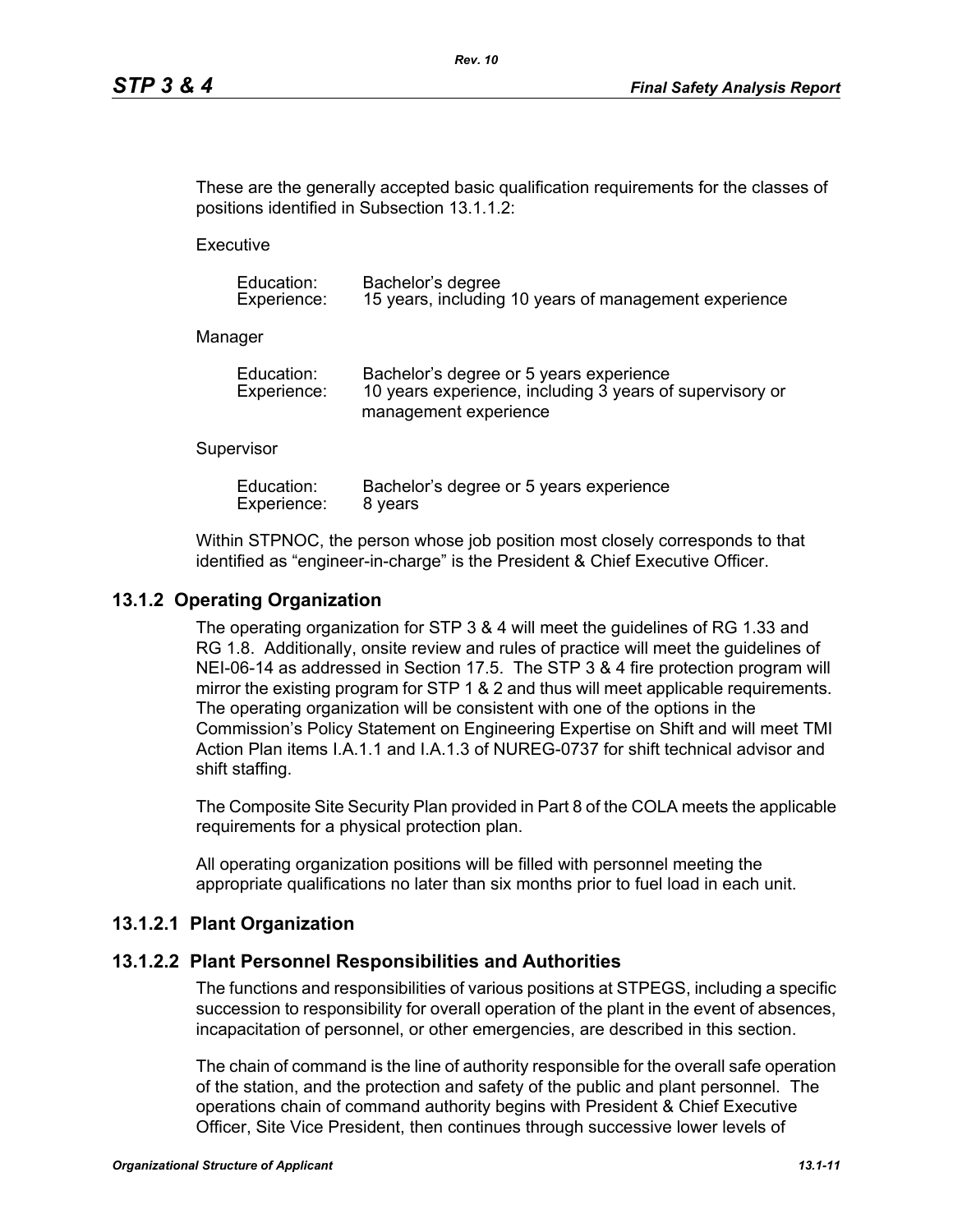management: Plant General Manager, Operations Manager, Operations Division Manager, Shift Supervisor/Manager, Unit Supervisor.

It is anticipated that certain functions and responsibilities will be shared between the four units, such as operations support, chemistry, health physics, environmental support, and security.

### **Plant General Manager**

The Plant General Manager is responsible for the safe, reliable, and efficient startup, operation, maintenance, and refueling of the units, as well as adherence to all requirements of the Operating Licenses and the Technical Specifications.

### **Operations Manager**

The Operations Manager reports to the Plant General Manager. He is responsible for planning overall activities and work of Plant Management personnel in cooperation with other department heads to develop an integrated plant operations program with the primary objectives of reactor safety and plant reliability. He has the following authorities and responsibilities:

- **Provide guidance and direction to the Training Department concerning content of** initial and requalification training programs for all operating personnel in order to provide a highly qualified and efficient operating force.
- Develop, monitor and control the Plant Management budget.
- **Perform other duties assigned by the Plant General Manager.**
- Conduct periodic observation of operations activities in accordance with the Field Observation Program.

# **Operations Division Managers (SRO)**

Each Unit Operations Manager reports to the Operations Manager and ensures that the units are operated in accordance with plant procedures and Operating License requirements. The Shift Operations organization required by the Technical Specifications is shown in Figure 13.1-3.

The Unit Operations Managers may issue written Night Orders each week to inform operations personnel of current and up-coming events, work priorities, management expectations, lessons learned, policy information or explanation, special data collection requirements, and any other information regarding the safe, reliable operation of the units. Night Orders are not used to amend, revise, or delete an approved procedure, however, they may include additional information not provided for in an existing procedure. Night Orders are dated and signed by the author as they are originated and the Shift Supervisor/Manager is responsible for implementing Night **Orders**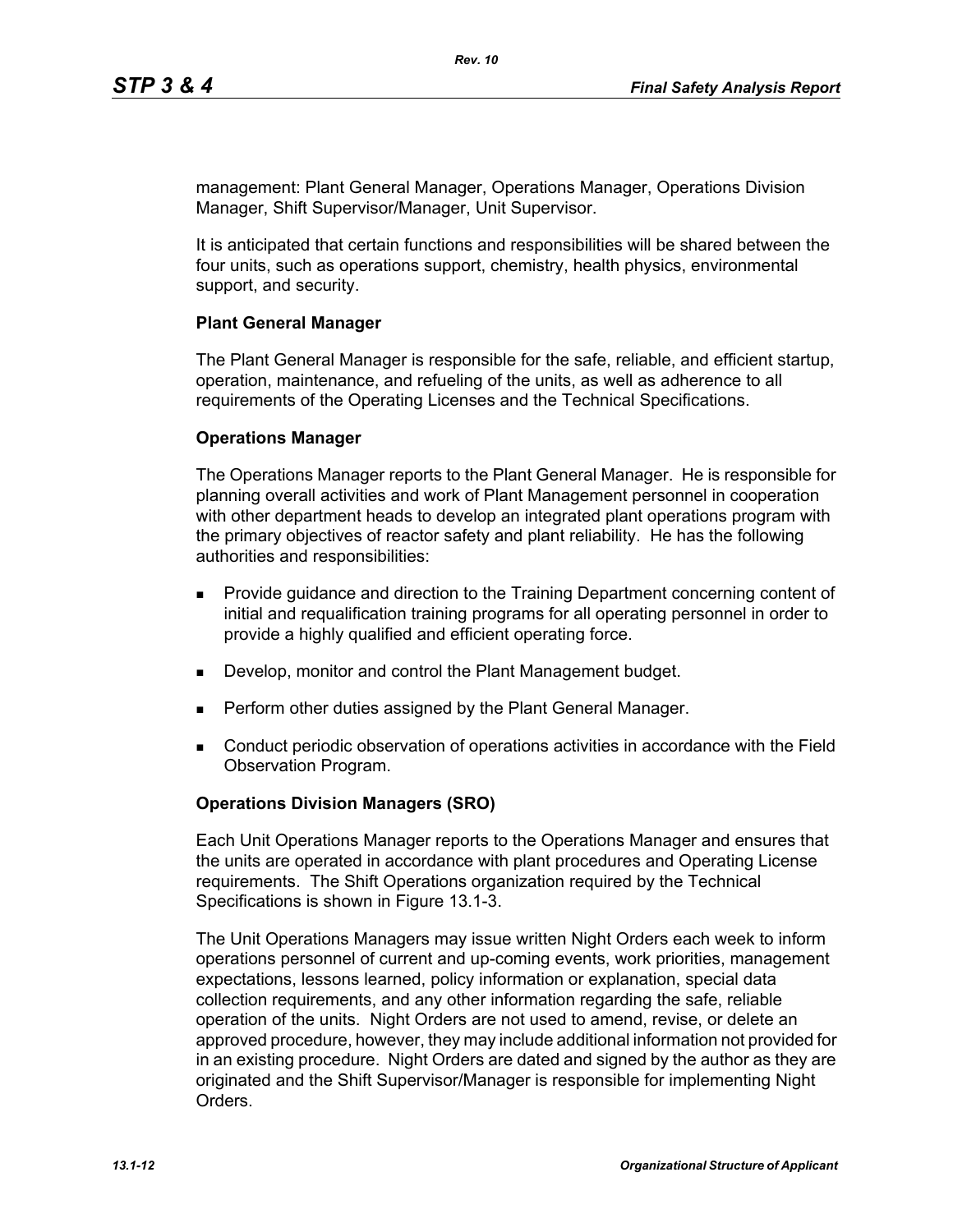The Unit Operations Managers have the following authorities and responsibilities:

- **Provide quidance and direction to supervisors to ensure that the required quality of** work is achieved and that approved operating procedures and practices are followed
- **Professional development of the Shift Supervisor/Managers**
- **Ensure the plant is operated in accordance with plant procedures and operating** license requirements
- Ensure that Operations personnel are adequately prepared for special testing or other complex or infrequently performed evolutions
- **Approve Unit work schedules**
- **Perform those duties assigned by the Operations Manager**
- **Assist the Operations Manager in carrying out all departmental duties**
- **Approve the Operations shift schedule**
- **Function as the Operations Manager in his/her absence**
- Conduct periodic observation of Operations activities in accordance with the Field Observation Program
- Maintain a Senior Reactor Operator (SRO) license
- **Perform duties of the Emergency Response Organization Operations Manager**

# **Shift Supervisor/Manager (SRO)**

The Control room command function is the authority to operate the unit, including shutdown, when required. This authority includes directing operations and making decisions on all matters affecting operations (e.g., implementation of Technical Specification limiting conditions for operation, call out of personnel, emergency operations, etc.). The Shift Supervisor/Manager assigned to each unit is responsible for the Control room command function.

The Shift Supervisor/Manager reports to the respective Operations Division Manager for operational concerns and has the following general authorities and responsibilities:

- Assure that shift operations are performed in accordance with approved procedures, the Operating Licenses, and the Technical Specifications
- Maintain conservative decision-making with respect to safety of the plant and plant personnel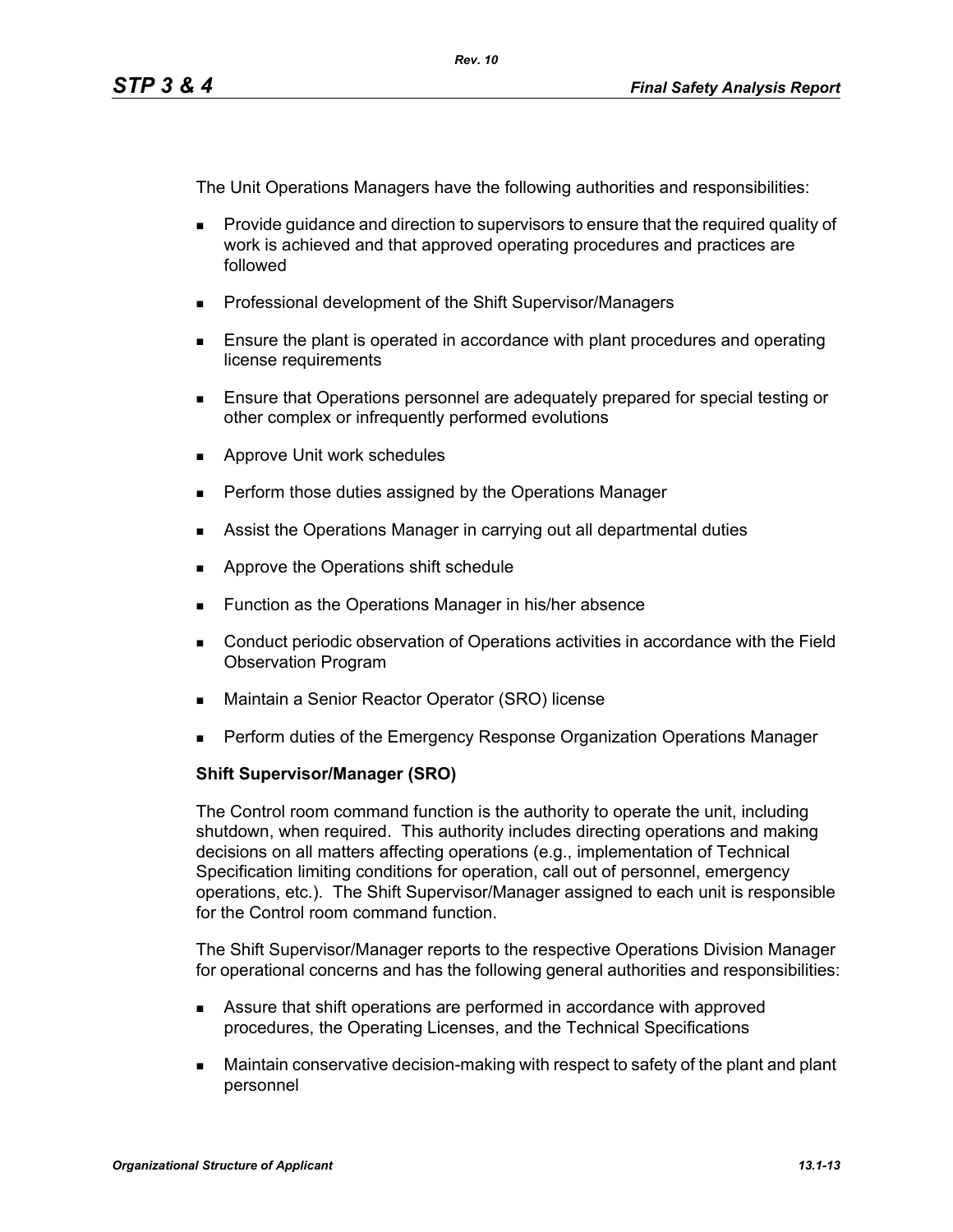*Rev. 10*

- Maintain an overview of plant conditions and direct operations, with reactor safety and the protection of the health and safety of the public and plant personnel being of highest priority
- **Remain in the supervisory role during all plant conditions to provide effective** leadership and direction to the operating crew
- Maintain an environment that supports critically assessing crew and individual performance in all aspects of training and operations
- **Ensure employee conduct both in the Control room and in the field is maintained** in a professional and business like manner
- Maintain the environment within the Control room and in the field, in a fashion which supports safe, efficient operation of the plant
- **EXECT** Limit the number of on shift evolutions in progress so that each can be safely and effectively completed
- **Provide close oversight of critical operational activities**
- Oversee the operating crew's training and professional development
- **Provide support of Work Management Process and ensures execution of** scheduled work activities
- Maintain an SRO license

The Shift Supervisor/Manager may be assigned the authority and responsibility of the Operations Manager in his absence.

# **Unit Supervisor (SRO)**

The Unit Supervisor is responsible to the Shift Supervisor/Manager for supervising the Plant Operations personnel assigned to his unit and for directing control room activities to assure safe and efficient unit operation in accordance with the Operating Licenses, Technical Specifications, and approved procedures during his shift. He is cognizant of all work or tests which may affect the operation of the unit in accordance with administrative control procedures. He directly supervises control room activities during startup, shutdown, abnormal, and emergency conditions. The Unit Supervisor may assume the duties and responsibilities of the Shift Supervisor/Manager in the event he is unavailable.

The Unit Supervisor has the following general authorities and responsibilities:

- Coordinate the activities of the Reactor Operators and other operations and plant personnel to achieve safe, reliable and efficient unit operation
- Direct the operation of plant equipment and systems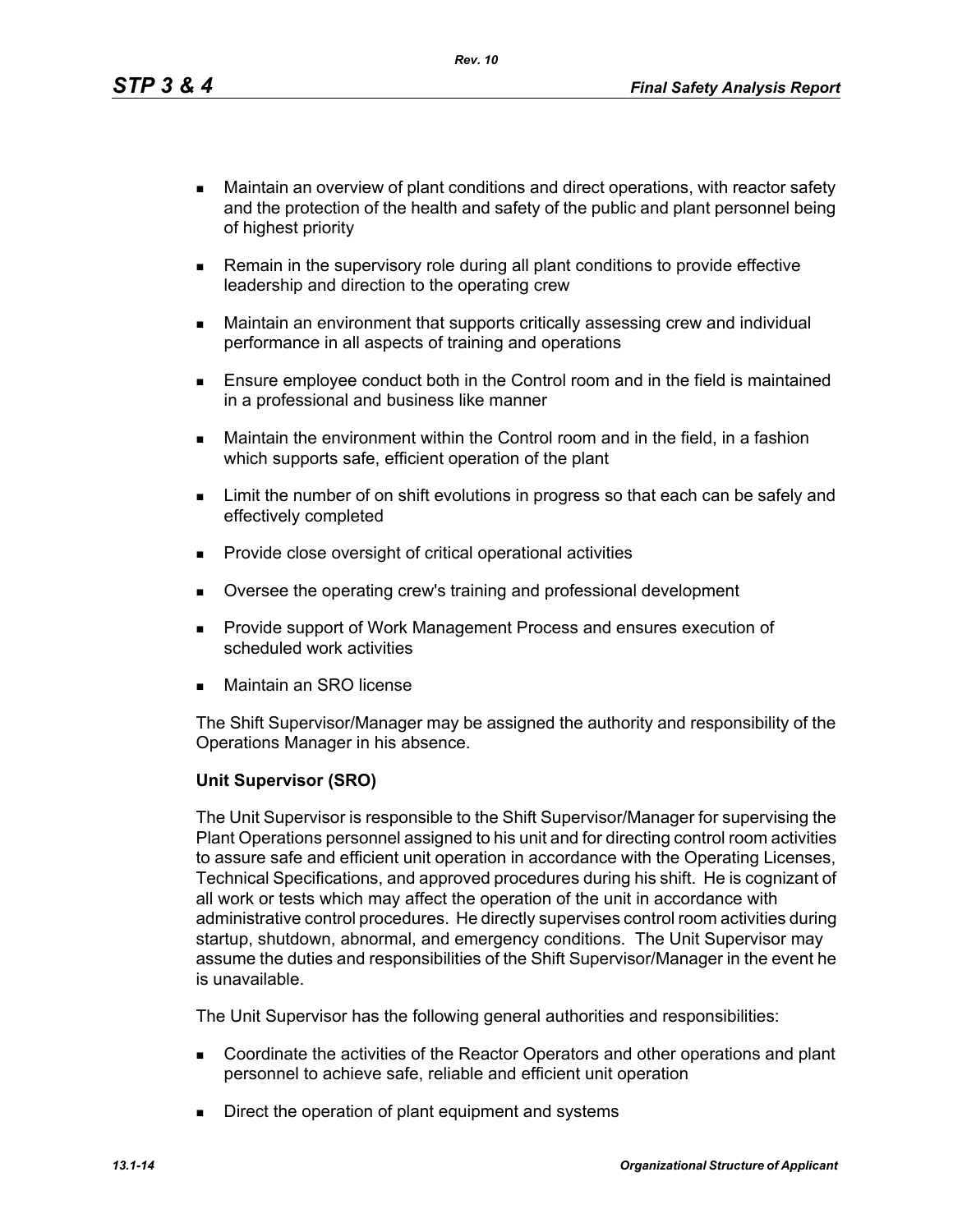*Rev. 10*

- Direct the Reactor Operators during normal and transient conditions to ensure proper performance of their duties
- Coordinate surveillance testing and tagging operations
- Conduct periodic observation of Operations activities in accordance with the Field Observation Program
- Maintain an SRO license

# **Reactor Operator (RO)**

The Reactor Operator reports to the Unit Supervisor of his assigned unit and is responsible for the safe and efficient operation of the control room equipment of his assigned unit in accordance with the Operating Licenses, Technical Specifications, and approved procedures during his shift. The Reactor Operator has the following duties:

- Initiate the immediate actions necessary to maintain the unit in a safe operating condition during abnormal and emergency conditions
- **Perform a manual Reactor Trip or manual actuation of Emergency Safety Systems** as required to mitigate consequences of transients or accidents
- Maintain required records, logs, and charts of unit data, shift events, and performance checks
- Monitor and control unit parameters and unit equipment from the control room
- Initiate requests for equipment repairs, and clears and tags equipment as directed by shift supervision
- **Perform operations and surveillances in accordance with approved procedures**
- Operate all equipment controlled from the main control board area
- **Monitor equipment and system parameters using normal and redundant** indications
- Initiate or perform operator actions required by normal, off-normal, emergency, and annunciator response procedures applicable to the main control board area
- Conduct periodic observation of Operations activities in accordance with the Field Observation Program
- Act as Field Supervisor when assigned by the Shift Supervisor/Manager: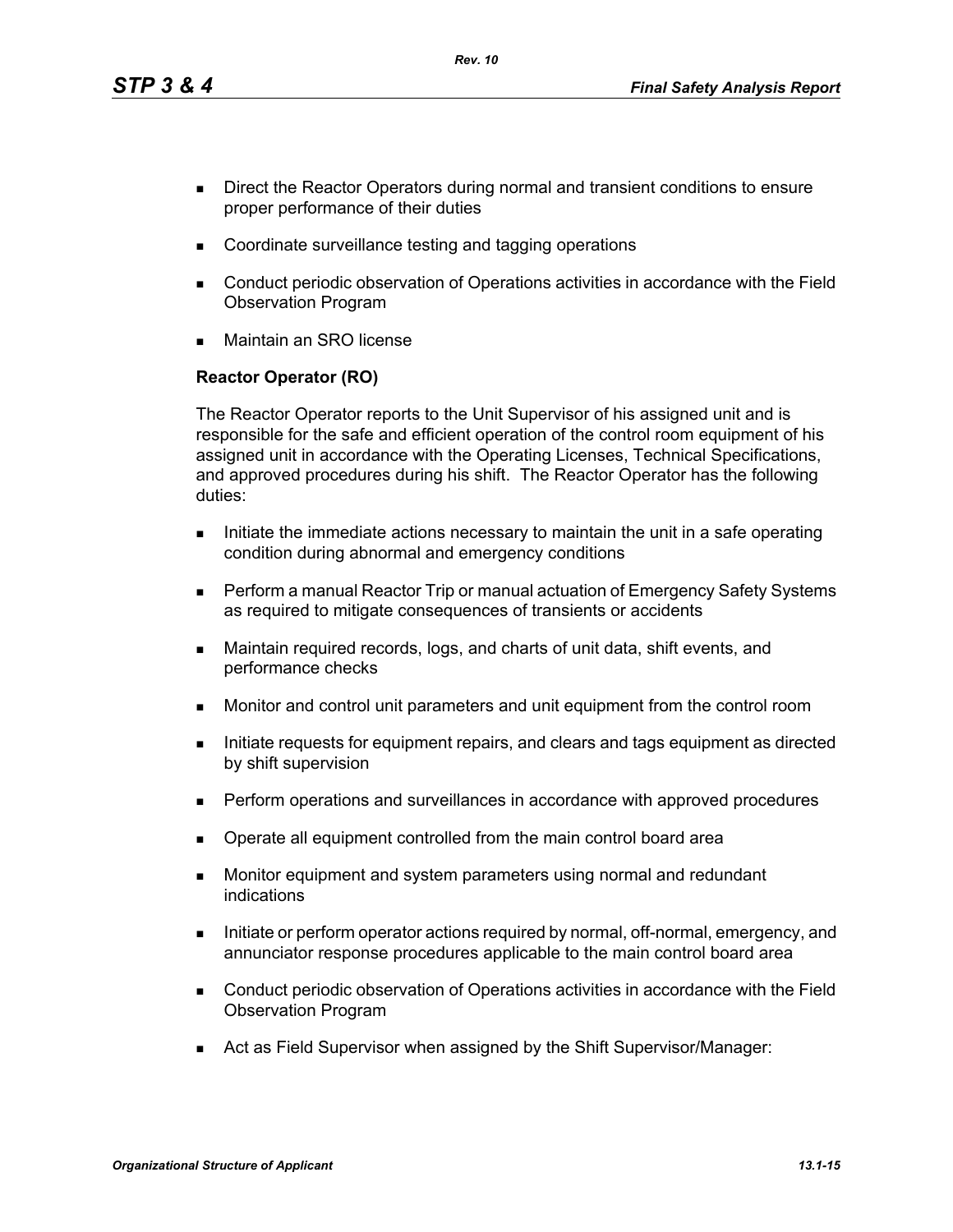- Supplement Operations Day Staff personnel when assigned by the Shift Supervisor/Manager
- Perform Emergency Plan duties such as E-Plan Communicator as required
- Maintain an RO license

# **Shift Technical Advisor**

The Shift Technical Advisor, (when activated) reports to the Shift Supervisor/Manager and has the following responsibilities. At no time does the Shift Technical Advisor perform control board manipulations.

- **Provide advisory technical support to the Shift Supervisor/Manager in the areas of** thermal dynamics, reactor engineering, and plant analysis with regard to the safe operation of the unit
- Review planned activities to assess whether special considerations or precautions are warranted i.e., Reactivity Management, and make appropriate recommendations to the Shift Supervisor/Manager
- **Perform the following duties upon entry into the EOPs or as directed by the Shift** Supervisor/Manager:
	- Identify himself/herself as the STA to the crew
	- Monitor Critical Safety Functions (CSFs) when required
	- Monitor EOP progression to ensure transitions are correct
	- Monitor Conditional Information Page to ensure actions are taken when required
	- Immediately inform Unit Supervisor and/or Shift Supervisor/Manager upon reaching an Orange or Red path condition
	- Communicate CSF status during transition between EOPs
	- Make a qualitative assessment of plant parameters during and following plant events and transients to determine correct plant response and potential core damage
- **Perform independently of the crew as follows:** 
	- Monitor diverse indications
	- Focus on cause of the event to establish mitigation strategy
	- Monitor for additional events, which will complicate the recovery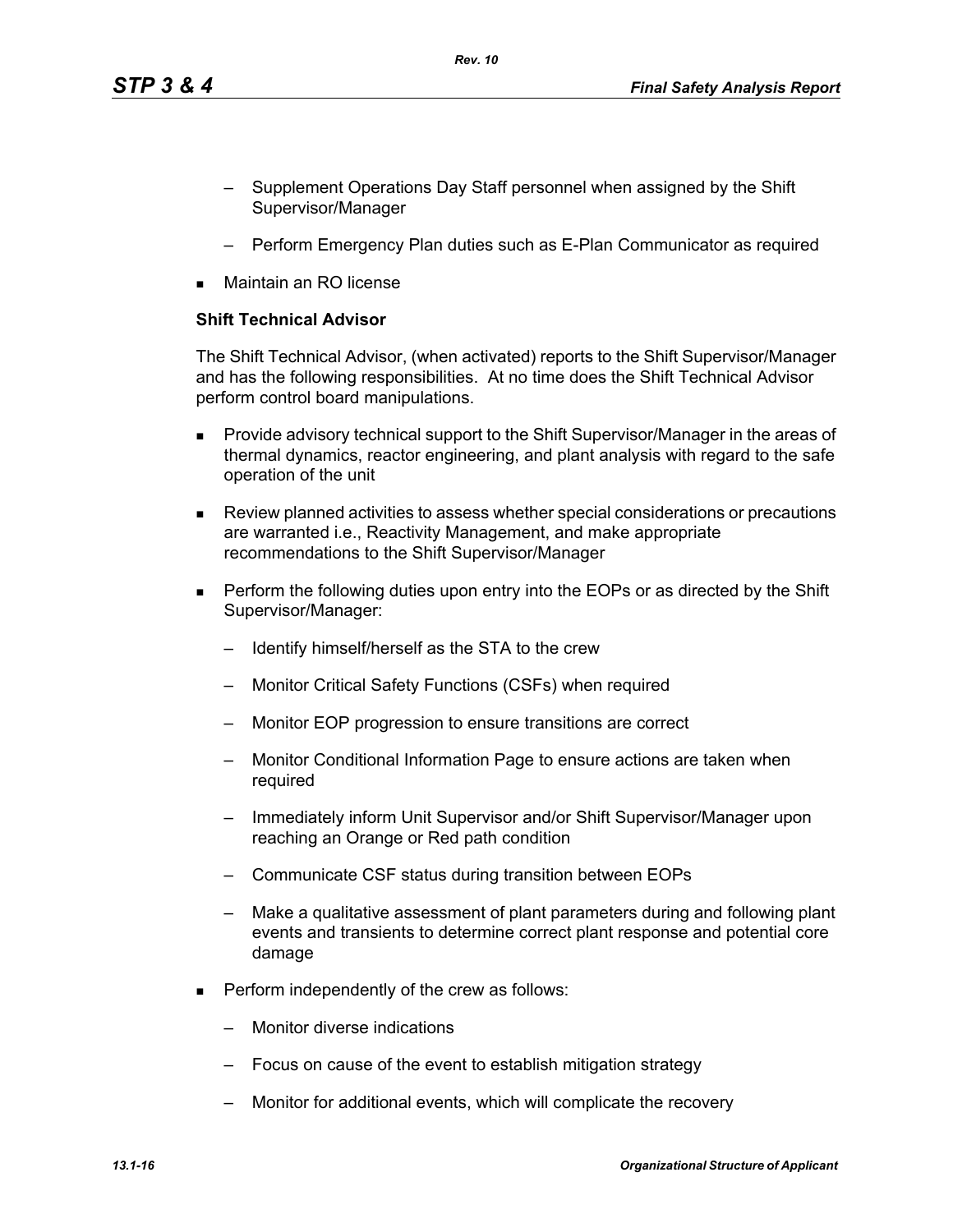- Determine if plant responds as expected
- Evaluate procedure implementation effectiveness for terminating or mitigating the accident and make recommendations
- **Maintain the "big picture" as follows:** 
	- Remain in the control room
	- Perform independent assessment and review
- Maintain an SRO license

### **Plant Operator**

The Plant Operator reports to the Unit Supervisor of his assigned unit and is responsible for safe operation of systems and equipment as directed from the control room of his assigned unit:

- **Monitor plant parameters as required to be aware of plant conditions, performs** required operational checks
- Initiate requests for equipment repairs, clears and tags equipment as directed
- Maintain required logs, charts, and records of plant data, shift events and performance checks on his shift
- Maintain awareness of plant maintenance in progress for respective watchstation
- **Maintain narrative logbook and area log readings**
- Respond (if qualified) to abnormal occurrences (e.g., fire, HAZMAT spills)
- Perform duties as Emergency Plan Communicator when required
- Act as Fire Brigade Leader and/or Spill Response Coordinator if required

#### **Administrative Aide**

In accordance with NUREG – 0737, item I.A.1.3, administrative functions that detract from the management responsibility for assuring the safe operation of the plant are delegated to other Operations personnel not on duty in the control room. An Administrative Aide has been assigned to perform routine administrative duties and processes such as routing records, logs, and correspondence for the Control Room Operations staff as required.

#### **Maintenance Manager**

The Maintenance Manager reports to the Plant General Manager and is responsible for mechanical, electrical, instrument and control (I&C), and support activities.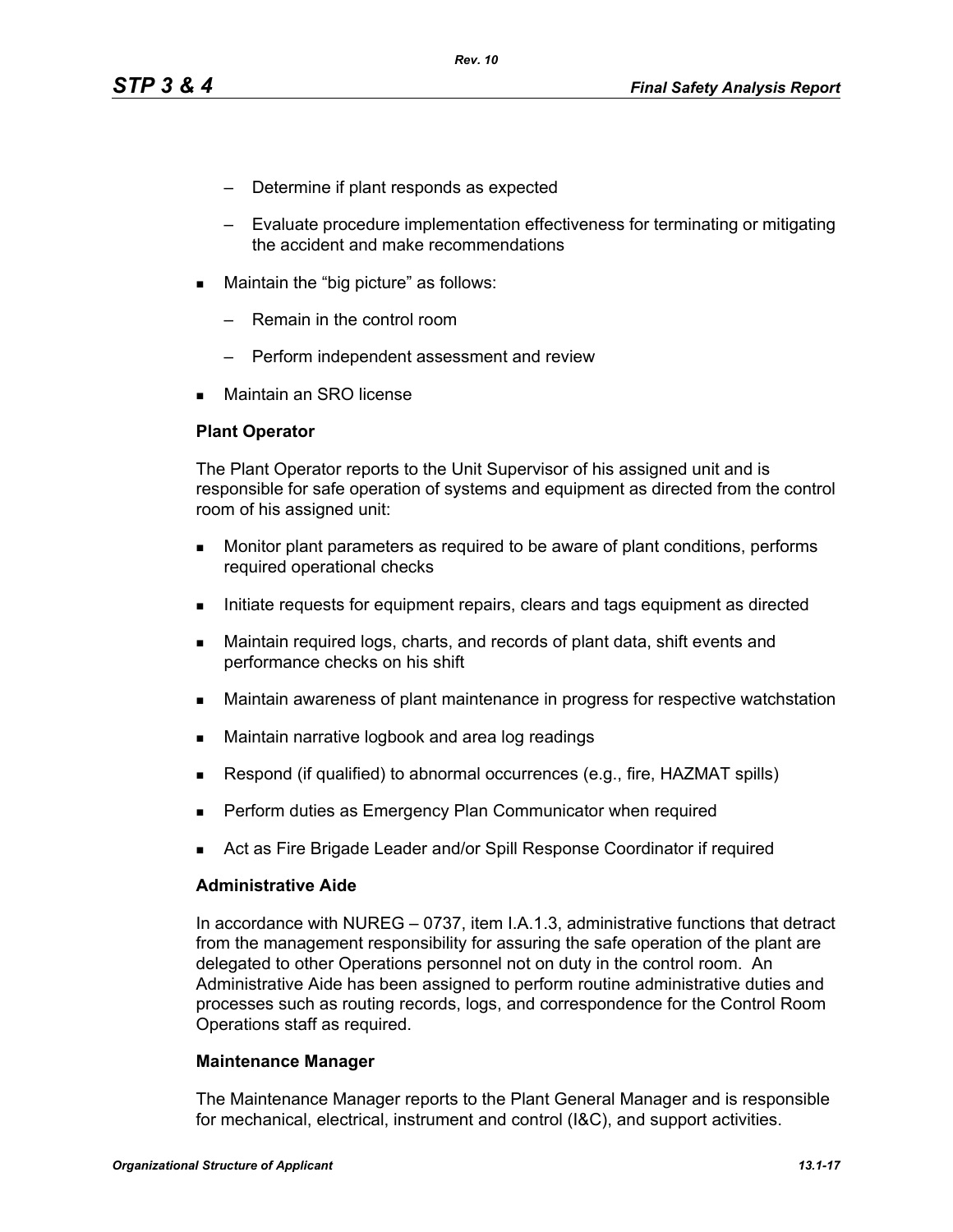Responsibilities consist of ensuring that mechanical, electrical, and I&C systems of all plant facilities are maintained to assure their dependability, reliability and operating efficiency to comply with the requirements of the Operating License and the Technical Specifications. The Maintenance Manager is also responsible for corrective and preventive maintenance of both units and common support facilities of the plant.

### **Radiation Protection Manager**

The Radiation Protection Manager is responsible for managing the Radiation Protection and ALARA Programs in accordance with current regulations, license requirements, and policy. Specific responsibilities include:

- **Administer the site Respiratory Protection Program**
- **Provide technical support in the areas of ALARA and radiation protection**
- **Track and trend radiation work performance, recommending actions as necessary** to correct adverse trends
- Review incidents involving radiation protection controls, identifying root causes, concerns, and corrective actions.
- **Monitor the receipt and shipment of radioactive materials**
- Assure calibration services for instrumentation used to implement the Radiation Protection Program
- **Participate in the development and approval of training programs related to work in** restricted areas
- Recommend radiation exposure goals to management
- **Develop reports required by regulatory agencies and industry groups to present** station performance with respect to Radiation Protection and ALARA
- **Provide for dosimetry services including personnel dose record retention and** personnel dose information management as required to support the Radiation Protection and ALARA programs
- **Provide for radiological environmental monitoring**

#### **Fire Protection Coordinator**

Responsibility for implementation of the Fire Protection Program has been delegated to the Fire Protection Coordinator, who is an individual knowledgeable through education, training, and/or experience in fire protection and nuclear safety. Other personnel are available to assist the Fire Protection Coordinator as necessary.

The Fire Protection Coordinator, or a person available for consultation, is a graduate of an accredited engineering or fire science curriculum and has a minimum of six years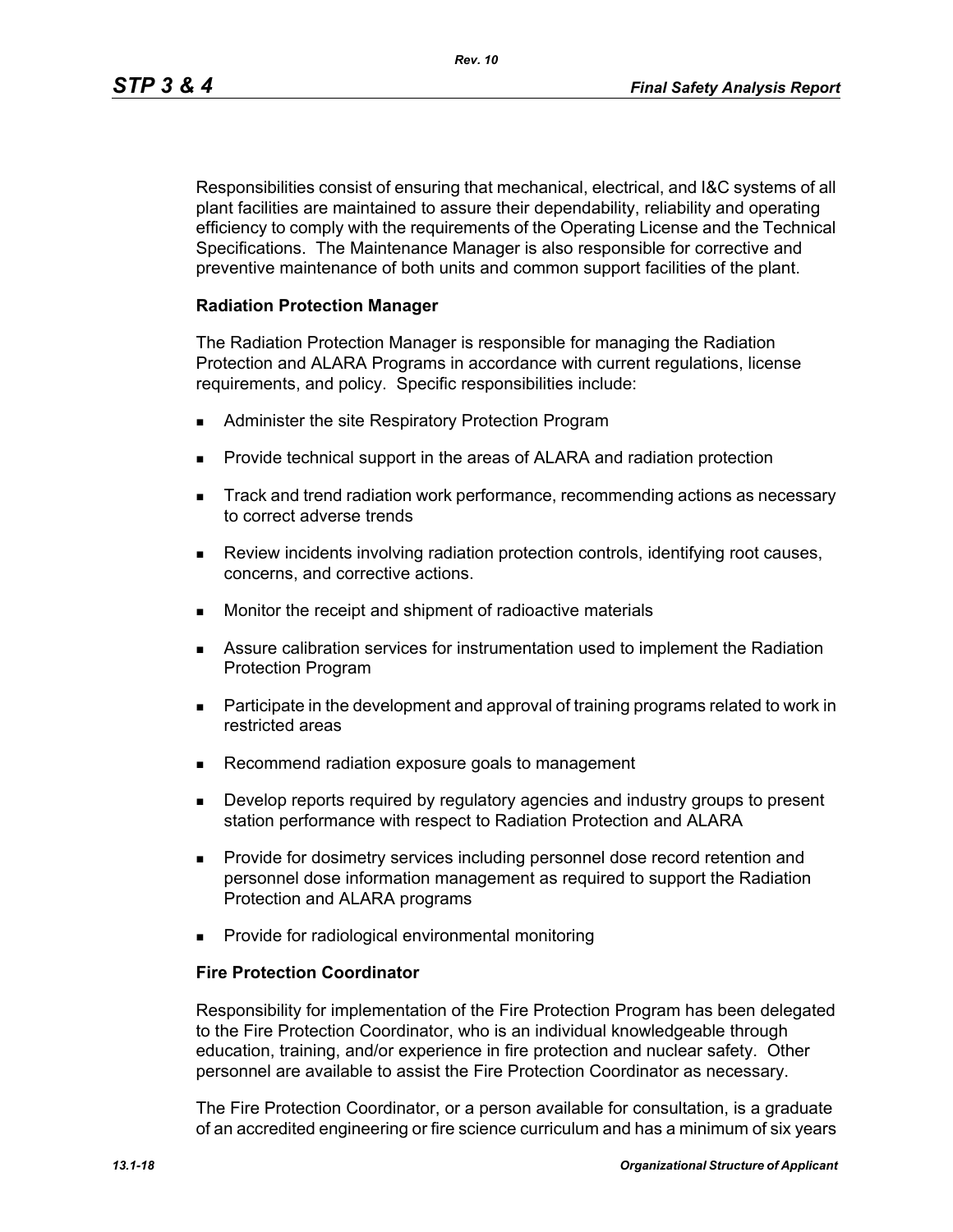applicable experience, three of which have been in the area of fire protection. Education and/or experience acceptable to the Society of Fire Protection Engineers for full member status may be considered as equivalent qualifications.

The Fire Protection Coordinator has been delegated responsibility for development and administration of the Fire Protection Program including administrative controls, periodic fire prevention inspections, fire protection systems/equipment inspections and testing, evaluations of work activities for transient fire loads, identification of fire protection training requirements, and pre-fire planning. The Fire Protection Coordinator ensures that an annual self-assessment of the Fire Protection program be performed. Credit for the self-assessment may be taken for audits. The Fire Protection Coordinator is also responsible for the plant fire protection review of proposed work activities.

# **13.1.2.3 Operating Shift Crews**

The minimum operating shift crew is listed in the Technical Specifications provided as Part 4 of the COLA and is depicted in Figure 13.1-3.

In addition to the operating shift crew, a Radiation Protection Technician will be onsite at all times when fuel is in either reactor to ensure that adequate radiation protection coverage is provided for station personnel. The Radiation Protection Technician will inform the Shift Supervisor/Manager of plant radiological conditions and may be shared amongst the operating units.

A site Fire Brigade of at least five personnel who may have normal shift duties, but are trained specifically in fire protection, is maintained on site and may be shared amongst the four units.

# **13.1.3 Qualifications of Nuclear Plant Personnel**

Key personnel assigned to STP 3 & 4 have had extensive experience in steam electric stations in their respective areas of responsibility, and they will be given nuclear training where necessary to prepare them for their specific assignments at the plant. Section 13.2 discusses the nuclear training program for these personnel.

# **13.1.3.1 Qualification Requirements**

The qualification requirements for plant supervisory, operating, technical, and maintenance support personnel at STP 3 & 4 meet or exceed the guidance given on personnel qualifications contained in RG 1.8. Plant operating personnel meet the experience requirements of Generic Letter 84-16.

# **13.1.3.2 Qualifications of Plant Personnel**

The qualification requirements for plant supervisory, operating, technical, and maintenance support personnel at STP 3 & 4 will meet or exceed the guidance given on personnel qualifications contained in RG 1.8. Plant operating personnel meet the experience requirements of Generic Letter 84-16.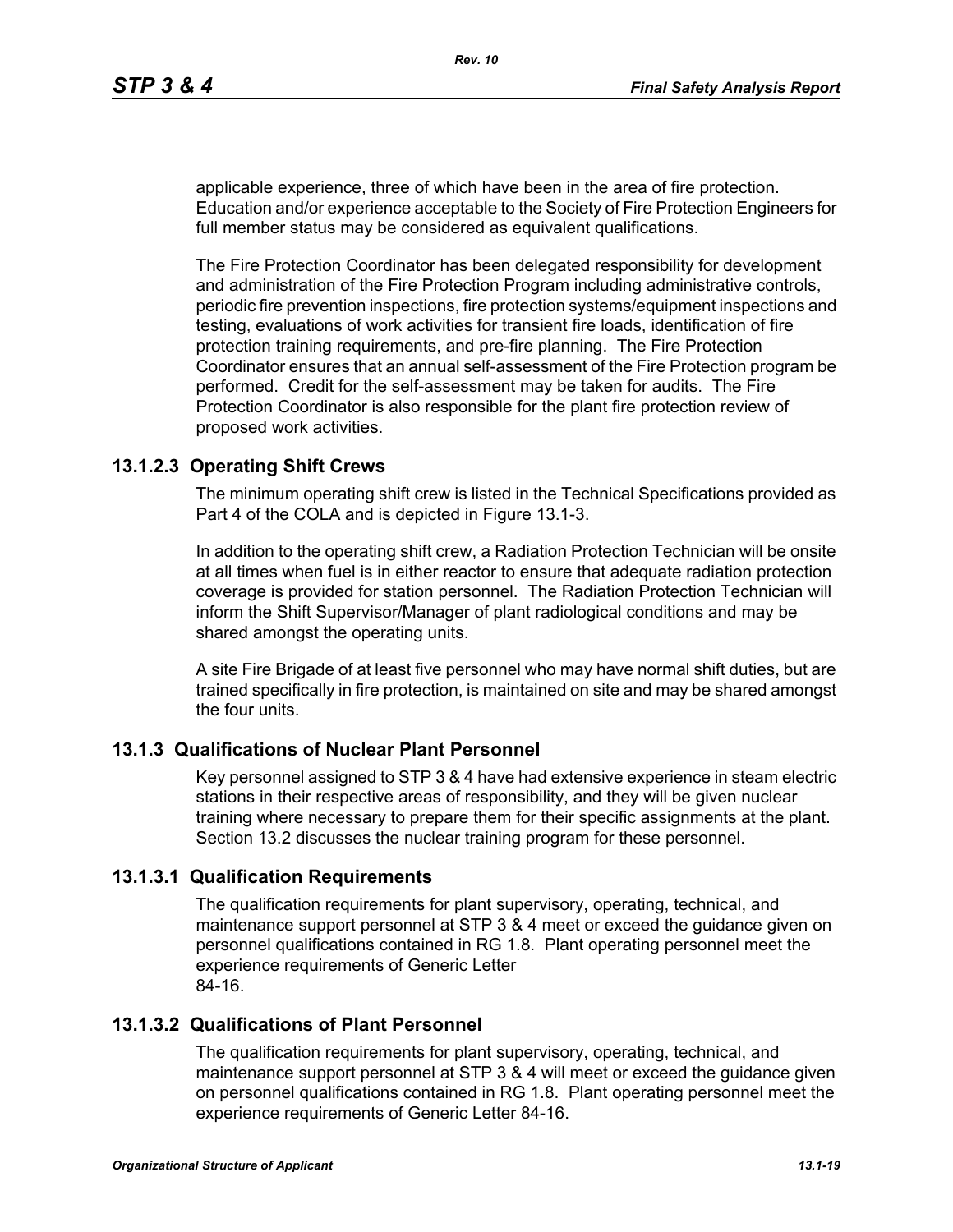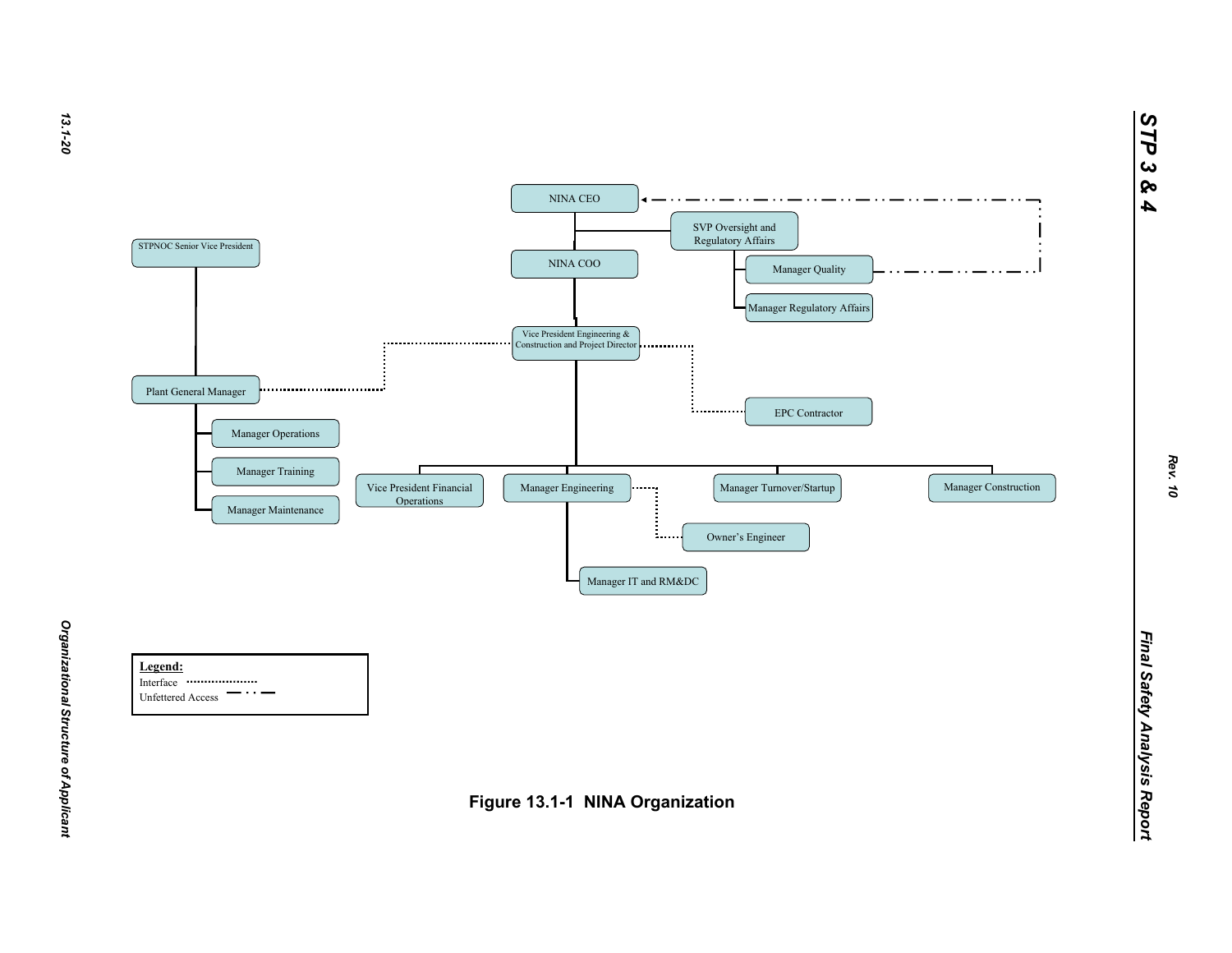



**Figure 13.1-2 STPNOC Organization**